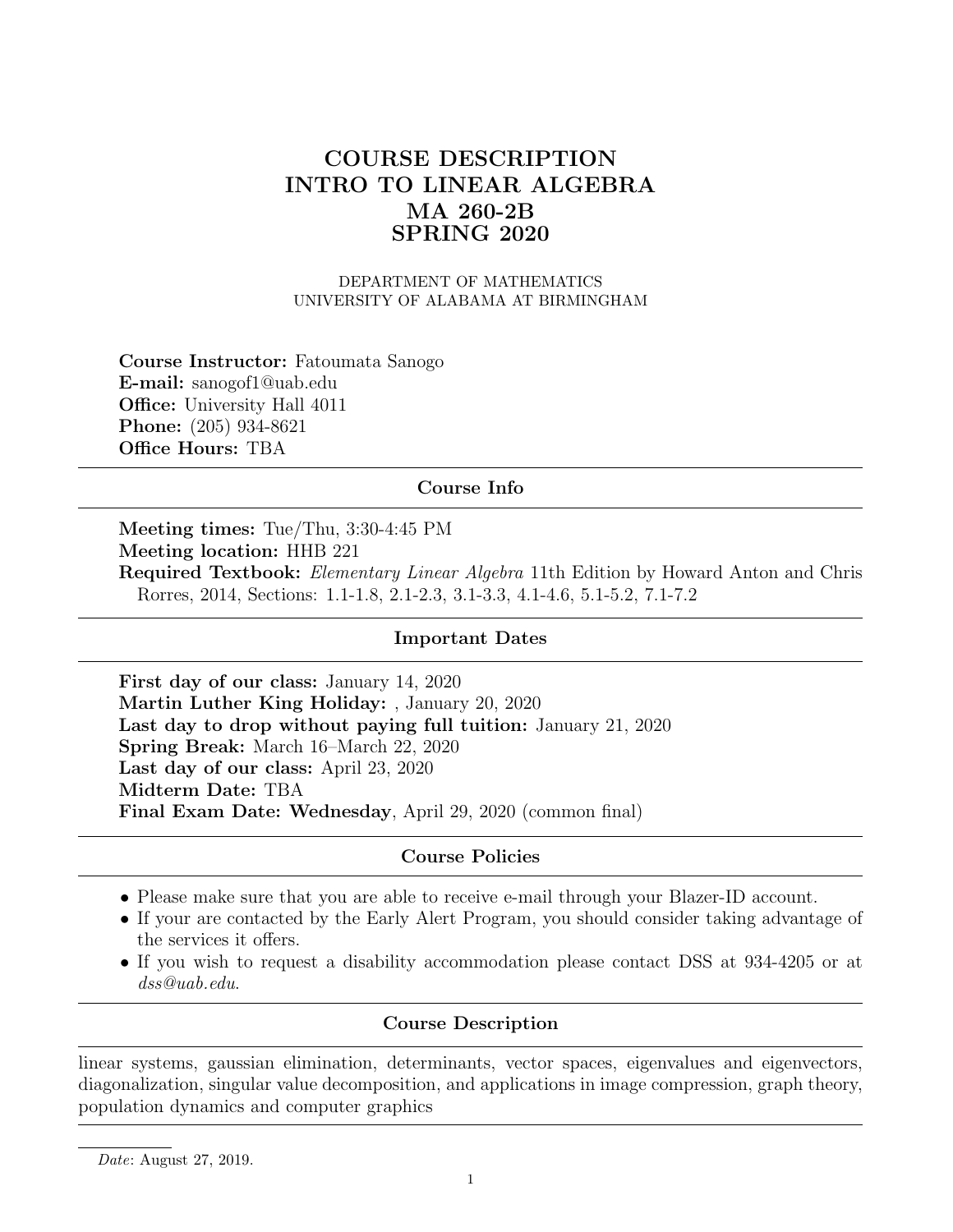#### Course Content

- Linear Equations: Gaussian Elimination
- Matrices: Matrix Operations and Properties, Invertible Matrices and Inverses
- Determinants: Cofactor Expansion, row Reduction, CramerOs Rule
- Euclidean Vector Spaces: Vectors, Norm, Dot Product and Distance, Orthogonality
- General Vector Space: Real Vector Spaces, Subspaces, Linear Independence, Basis, Dimension
- Eigenvalues and Eigenvectors
- Diagonalization: Symmetric Matrices, Orthogonal Diagonalization
- Selected Additional Topics: Singular Value Decomposition and Applications in Image Analysis, Graph Theory, Biology

#### Class Management via Canvas

- Homework problems will be posted in canvas (<http://www.uab.edu/online/canvas>). Other class materials (class announcements, codes, grades and etc.) will be posted in canvas. Students should log in to canvas at least once a day! (I prefer to receive emails via canvas.)
- Homework assignments, projects and activities will only be collected on canvas.

### Assessment Procedures

- Student achievement will be assessed by the following measures:
	- Weekly class activity. Class activity will be due weekly. There will be no extension of deadlines for any reason. Class activity contributes 10% to the course average.
	- Weekly homework. Homework will be due weekly. There will be no extension of deadlines for any reason. Homework contributes 20% to the course average.
	- $-$  **Project.** The project contributes 10% to the course average
	- Midterm exam. There will be two midterm exam. Each midterm exam contributes 15% to the course average.
	- $-$  Final exam. The final exam contributes 30% to the course average.

Grading Scheme: 30% class activity/hw, 30% midterm exams, 10% project, 30% final exam

| • Your final grade is determined according to the following table: |  |  |  |
|--------------------------------------------------------------------|--|--|--|
| Course performance: 88-100 75-87 62-74 50-61 below 50              |  |  |  |
| Final Grade:                                                       |  |  |  |

• Your final grade is determined according to the following table:

## Academic Honor Code

The University of Alabama at Birmingham expects all members of its academic community to function according to the highest ethical and professional standards. Academic misconduct undermines the purpose of education. Such behavior is a serious violation of the trust that must exist among faculty and students for a university to nurture intellectual growth and development. Academic dishonesty and misconduct includes, but is not limited to, acts of abetting, cheating, plagiarism, fabrication, and misrepresentation. Candidates are expected to honor the UAB Academic Honor Code as detailed in the most current UAB Student Catalog. Please consult this resource (<https://www.uab.edu/students/one-stop/policies/academic-honor-code>) for additional information regarding the specific procedures to be undertaken when a student violates the UAB Academic Honor Code.